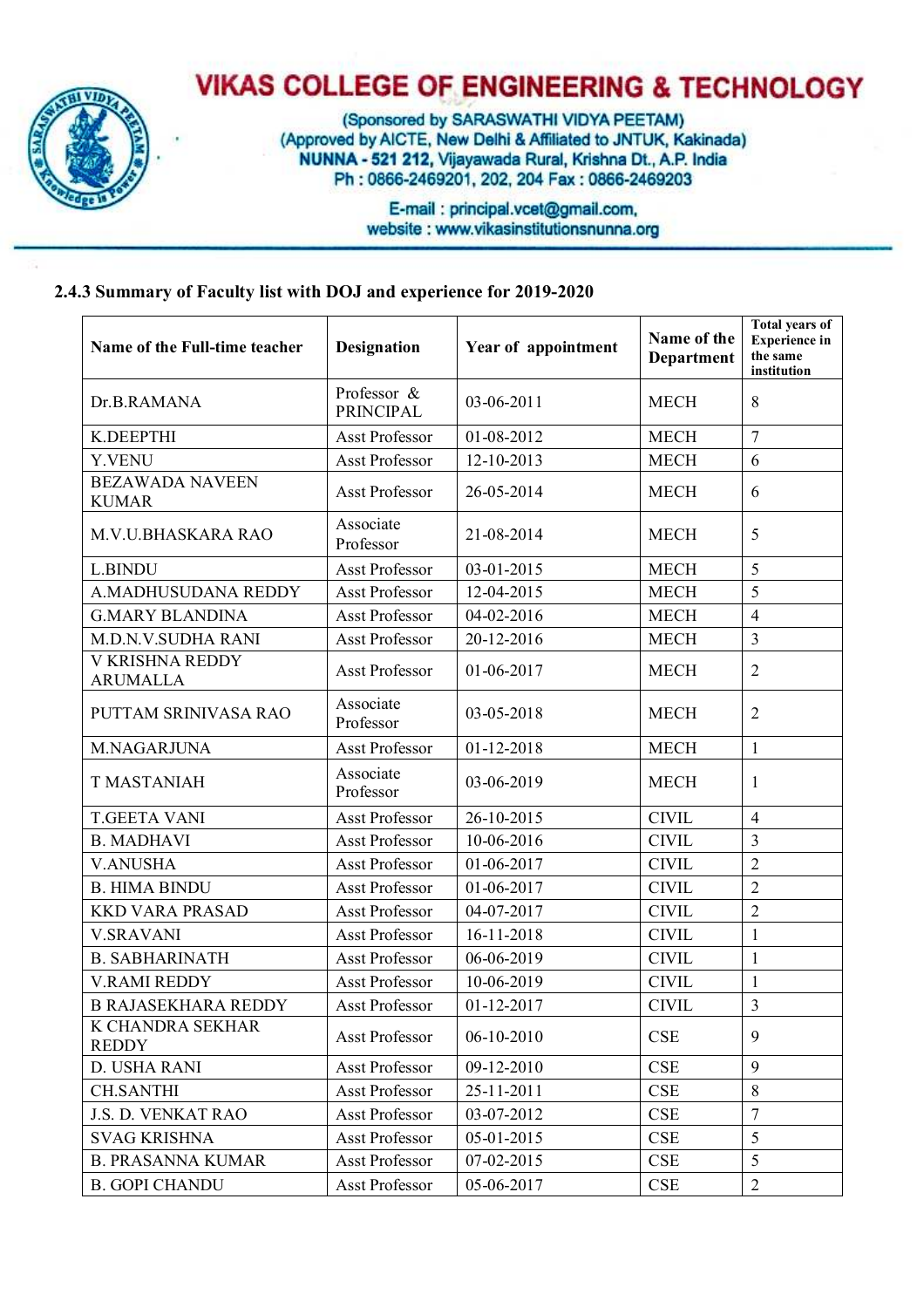| MD. AMANATULLA                          | Asst Professor         | 12-06-2017       | CSE        | $\overline{2}$ |
|-----------------------------------------|------------------------|------------------|------------|----------------|
| CH. KIRAN KUMAR                         | Asst Professor         | 10-07-2017       | <b>CSE</b> | $\overline{2}$ |
| TPVV SRINIVASA RAO                      | <b>Asst Professor</b>  | 27-11-2017       | CSE        | $\overline{2}$ |
| <b>A.PAVAN KUMAR</b>                    | <b>Asst Professor</b>  | 07-12-2017       | <b>CSE</b> | $\overline{2}$ |
| V SIVA NAGA RAJU                        | <b>Asst Professor</b>  | 01-06-2018       | CSE        | $\mathbf{1}$   |
| <b>A V N REDDY</b>                      | <b>Asst Professor</b>  | 01-06-2018       | <b>CSE</b> | $\mathbf{1}$   |
| <b>SHAIK JAMEER</b>                     | <b>Asst Professor</b>  | 04-06-2018       | CSE        | $\mathbf{1}$   |
| <b>R VENKAT</b>                         | <b>Asst Professor</b>  | 11-06-2018       | <b>CSE</b> | $\mathbf{1}$   |
| M. ASHOK KUMAR                          | <b>Asst Professor</b>  | 03-06-2019       | CSE        | $\mathbf{1}$   |
| <b>S. SUBHAKAR</b>                      | <b>Asst Professor</b>  | 10-06-2019       | CSE        | $\mathbf{1}$   |
| <b>J SRAVAN KUMAR</b>                   | <b>Asst Professor</b>  | 17-06-2019       | <b>CSE</b> | $\mathbf{1}$   |
| CH P V SRINIVASA RAO                    | Asst Professor         | 04-07-2019       | CSE        | $\mathbf{1}$   |
| <b>B. V. REDDY</b>                      | Associate<br>Professor | $01 - 10 - 2008$ | <b>ECE</b> | 11             |
| G. SURESH                               | <b>Asst Professor</b>  | 06-08-2010       | <b>ECE</b> | 9              |
| <b>B.NAVEEN KUMAR</b>                   | <b>Asst Professor</b>  | 27-07-2011       | <b>ECE</b> | 8              |
| N.GOPALA KRISHNA                        | <b>Asst Professor</b>  | 12-08-2011       | <b>ECE</b> | 8              |
| <b>B.INDIRA PRIYA MAVYA</b>             | <b>Asst Professor</b>  | 14-06-2012       | <b>ECE</b> | $\overline{7}$ |
| <b>LOKESWARAREDDY</b><br><b>NAREDLA</b> | <b>Asst Professor</b>  | 01-12-2012       | <b>ECE</b> | 8              |
| <b>G. RAJASEKHAR</b>                    | Asst Professor         | 22-05-2013       | <b>ECE</b> | $\overline{7}$ |
| <b>S. MURAHARI</b>                      | Asst Professor         | 30-12-2013       | ECE        | 6              |
| <b>J. NEERAJAKSHI</b>                   | Asst Professor         | 12-06-2015       | <b>ECE</b> | $\overline{4}$ |
| POLI MAHESH KUMAR<br><b>REDDY</b>       | Asst Professor         | 12-06-2015       | <b>ECE</b> | $\overline{4}$ |
| P.ASHOK CHAKRAVARTHY                    | <b>Asst Professor</b>  | 24-11-2015       | <b>ECE</b> | $\overline{4}$ |
| <b>PVLN PHANI</b>                       | <b>Asst Professor</b>  | 02-12-2015       | <b>ECE</b> | $\overline{4}$ |
| G. MANASA                               | <b>Asst Professor</b>  | 09-06-2016       | <b>ECE</b> | $\overline{3}$ |
| NAGA RAJU NAYAK B                       | <b>Asst Professor</b>  | 20-06-2016       | <b>ECE</b> | $\overline{3}$ |
| DHANA LAKSHMI M                         | <b>Asst Professor</b>  | 20-06-2016       | <b>ECE</b> | $\overline{3}$ |
| <b>BARAMAVATHU</b><br><b>NAGALATHA</b>  | <b>Asst Professor</b>  | 20-06-2016       | <b>ECE</b> | 3              |
| <b>SATISH NAGIREDDY</b>                 | <b>Asst Professor</b>  | 01-12-2017       | <b>ECE</b> | $\overline{2}$ |
| M VENKATESWARLU<br><b>BANDELA</b>       | Asst Professor         | 01-12-2017       | <b>ECE</b> | $\overline{2}$ |
| <b>S BUTCHI BABU</b>                    | Asst Professor         | 07-05-2018       | <b>ECE</b> | $\overline{2}$ |
| <b>G. SUBRAHMANYAM</b>                  | <b>Asst Professor</b>  | 08-06-2018       | <b>ECE</b> | 1              |
| P. HARSHIKA                             | <b>Asst Professor</b>  | 18-06-2018       | ECE        | $\mathbf{1}$   |
| <b>MSR NIRANJAN</b>                     | <b>Asst Professor</b>  | 07-08-2018       | <b>ECE</b> | $\mathbf{1}$   |
| <b>B. MAHENDRA RAO</b>                  | <b>Asst Professor</b>  | 01-01-2019       | <b>ECE</b> | $\mathbf{1}$   |
| <b>S. KISHORE BABU</b>                  | <b>Asst Professor</b>  | 03-06-2019       | ECE        | $\mathbf{1}$   |
| P VENKATESWARA RAO                      | Asst Professor         | 04-06-2019       | ECE        | $\mathbf{1}$   |
| N DHARMACHARI                           | <b>Asst Professor</b>  | 10-06-2019       | <b>ECE</b> | $\mathbf{1}$   |
| <b>SK BAJI BABU</b>                     | <b>Asst Professor</b>  | 10-06-2019       | <b>ECE</b> | $\mathbf{1}$   |
| P. BHASKARA REDDY                       | <b>Asst Professor</b>  | 06-09-2010       | EEE        | 9              |
| P. AVINASH                              | <b>Asst Professor</b>  | $01 - 06 - 2015$ | <b>EEE</b> | $\overline{4}$ |
| CH. MANI KANTA                          | <b>Asst Professor</b>  | 25-06-2015       | <b>EEE</b> | $\overline{4}$ |